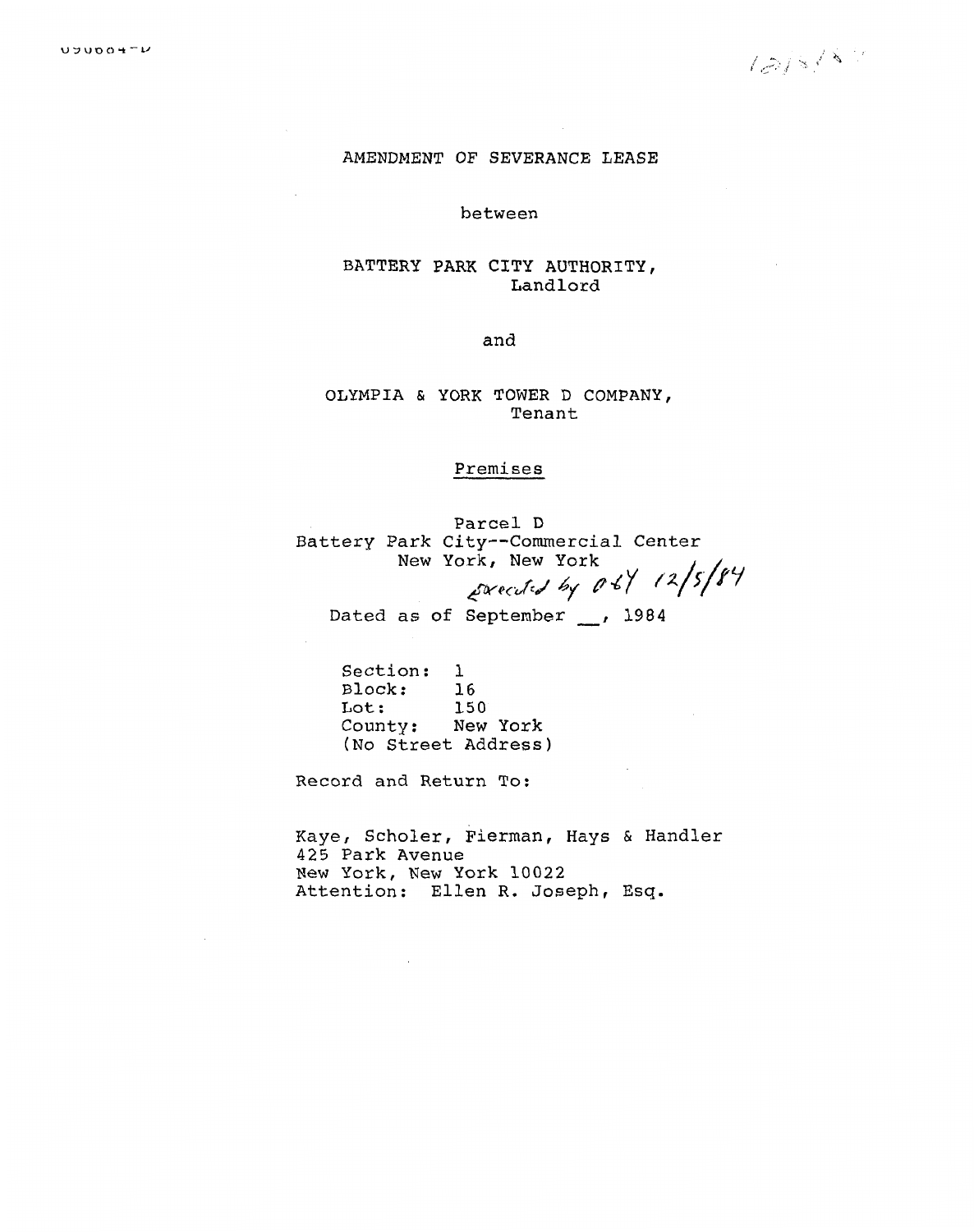AMENDMENT OF SEVERANCE LEASE, made as of the day or September, 1984, between BATTERY PARK CITY AUTHORI ("Landlord"), a public benefit corporation under the laws of the State of New York, having an office at 40 West Street, New York, New York 10006, and OLYMPIA & YORK TOWER D COMPANY ("Tenant"), a partnership under the laws of the State of New York, having an office at 245 Park Avenue, New York, New York 10167.

### RECITALS

A. Landlord and Tenant's predecessor in interest, Olympia & York Battery Park Company ("O&Y"), entered into an Agreement of Severance Lease (the "Severance Lease") dated as of June 15, 1983, whereby Landlord leased to O&Y and O&Y hired from Landlord, upon the terms, covenants and conditions contained in the Severance Lease, (a) all those certain plots, pieces and parcels of land known as Parcel D in the Battery Park City Commercial Center (also known as the World Financial Center) located in the City, County and State of New York, more particularly described in Exhibit "A" annexed hereto and made a part hereof, together with those certain easements described in Exhibit "A", and (b) all Buildings now or hereafter erected thereon.

B. O&Y assigned its interest as tenant in, to and under the Severance Lease to Tenant by that certain Assignment and Assumption of Severance Lease dated as of October 7, 1983 between O&Y as assignor and Tenant as assignee.

2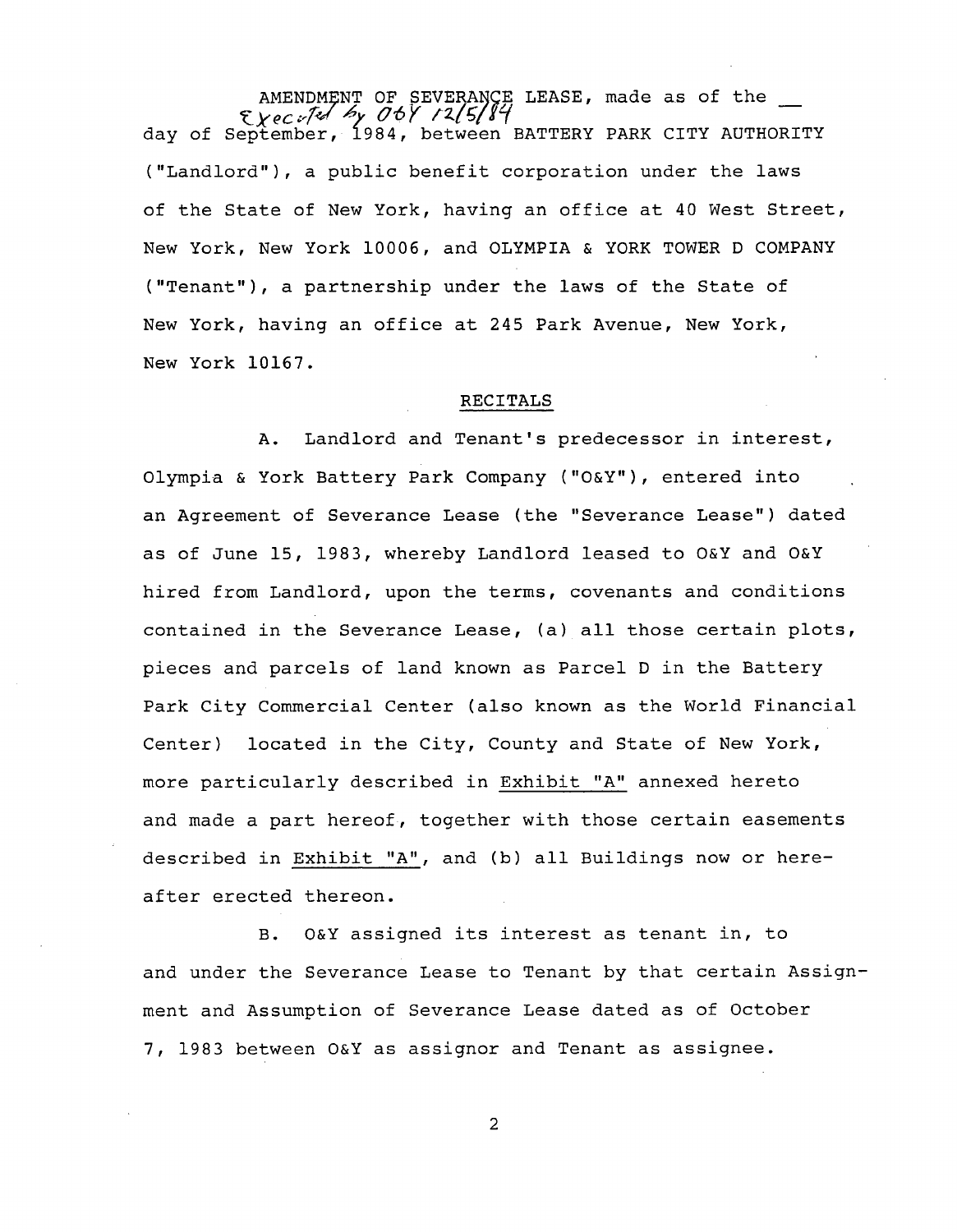C. The Severance Lease was amended by an Agreement, \_ade as of August 24, 1984, among Landlord, Tenant and Merrill \_ynch & Co., Inc. (the Severance Lease as amended by such Agreement being referred to hereinafter as the "Lease").

D. Landlord and Tenant now desire to amend the \_ease in the respects and upon the terms and conditions set !orth in this Agreement.

ACCORDINGLY, it is hereby mutually covenanted and Lgreed by and between the parties hereto as follows:

i. Section 1.16 of the Lease is hereby amended .n its entirety to read and provide as follows:

> 1.16 'Buildings Scheduled Completion Date" shall mean December 31, 1986, without consideration of any extension or extensions of that date by reason of Unavoidable Delays (hereinafter defined).

2. Exhibit "H" to the Lease is hereby amended .n its entirety to read and provide as follows:

EXHIBIT "H" TO THE LEASE

#### SECTION 11.06 SCHEDULE

(numbers are in millions, 000's omitted)

|  |         | $7-1-85/$ $7-1-86/$ $7-1-87/$ $7-1-88/$ $7-1-89/$ $7-1-90/$<br>$6-10-86$ $6-30-87$ $6-30-88$ $6-30-89$ $6-30-90$ $6-30-91$ |  |
|--|---------|----------------------------------------------------------------------------------------------------------------------------|--|
|  | \$5,058 | \$5,900 \$6,814 \$7,828                                                                                                    |  |

7-1-91/ 7-1-92/ 7-1-93/ 7-1-94/ 7-1-95/ 7-1-96/ 7-1-97/ 6-30-92 6-30-93 6-30-94 6-30-95 6-30-96 6-30-97 6-30-98 \$8,934 \$i0,152 \$11,476 \$12,928 \$14,500 \$16,228 \$18,108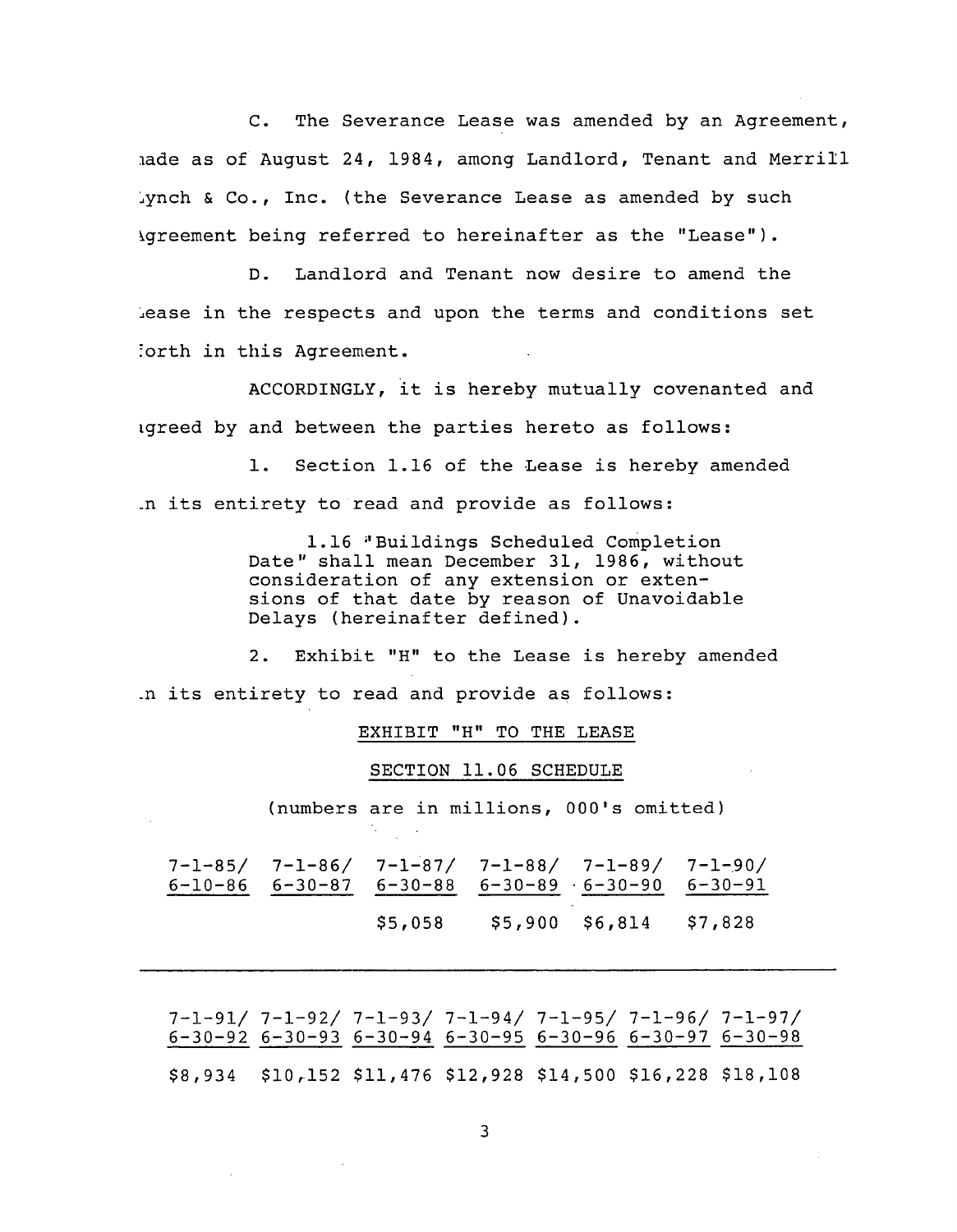3. All capitalized terms used in this Amendment which are not otherwise defined herein shall have the meanings ascribed to them in the Lease.

4. The Lease, as amended by this Amendment (a) is hereby ratified and confirmed, and (b) shall remain in full force and effect in accordance with and subject to the terms, covenants and provisions thereof.

IN WITNESS WHEREOF, Landlord and Tenant have executed this Agreement as of the day and year first above written.

# BATTERY PARK CITY AUTHORITY

 $By:$  $\mathcal U$  //  $\mathcal U$  //  $\mathcal U$  //  $\mathcal U$  //  $\mathcal U$  //  $\mathcal U$  //  $\mathcal U$  //  $\mathcal U$  //  $\mathcal U$  //  $\mathcal U$  //  $\mathcal U$  //  $\mathcal U$  //  $\mathcal U$  //  $\mathcal U$  //  $\mathcal U$  //  $\mathcal U$  //  $\mathcal U$  //  $\mathcal U$  //  $\mathcal U$  //  $\mathcal U$  //  $\mathcal U$  //  $\mathcal U$  //

OLYMPIA & YORK TOWER D COMPANY By: O&Y Battery Park Corp.

**By** 

Executive Vice-Presid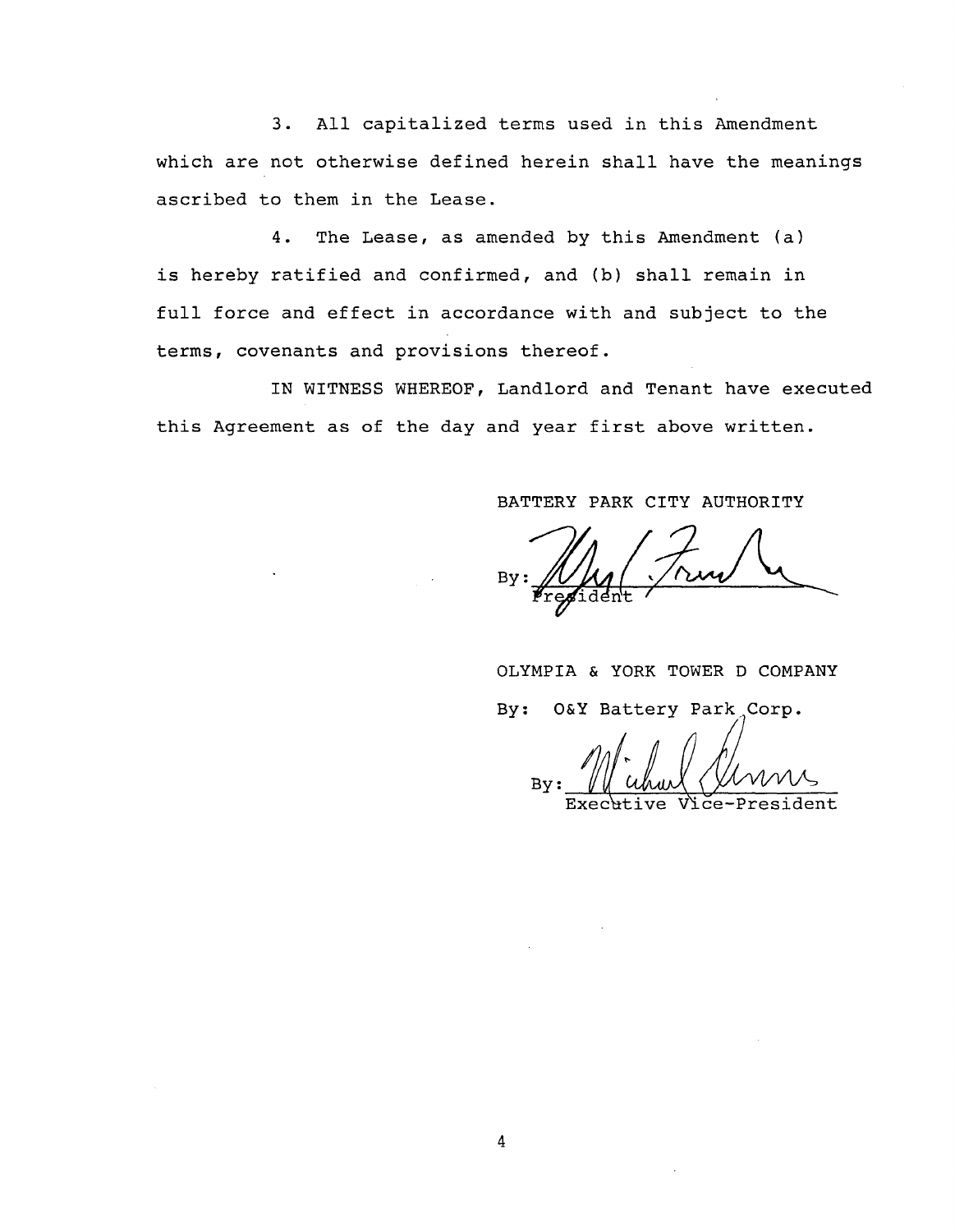STATE OF NEW YORK ) : SS.: COUNTY OF NEW YORK )

On this  $\frac{1}{10}$  day of  $\frac{1}{2}$   $\frac{1}{4}$ , 1984, before me came MEYER S. FRUCHER to me (known, who, being by me duly sworn, did depose and say that he has an address at 324 W. 101 Street, New York, New York 10025, that he is the President of BATTERY PARK CITY AUTHORITY, the public benefit corporation described in and which executed the foregoing instrument; and that he signed his name thereto by order of the members of said corporation.

.**.**- **-**: (**-..** C. : .. \_

Notary Publi

STATE OF NEW YORK ) : SS.: COUNTY OF NEW YORK )

 $\mathbf{z} \in \mathbb{R}^{n \times d}$  . In the  $\mathbb{R}^{d \times d}$ 

 $\Lambda$ . On this  $\frac{d}{dx}$  day of  $\frac{d}{dx}$  (here is no or  $\frac{d}{dx}$ , here me personally came MICHAEL DENNIS to me known, who, being by me duly sworn, did depose and say that he has an address at 14 Langley Avenue, Toronto, Ontario, Canada, that he is the Executive Vice President of O&Y BATTERY PARK CORP., the corporation described in the foregoing instrument and which executed same as partner of OLYMPIA & YORK TOWER D COMPANY, a New York partnership; and that he signed his name thereto by order of the board of directors of said corporation.

**Friticate** #30-4664459<br>Tema Explore Filed in Queens Co.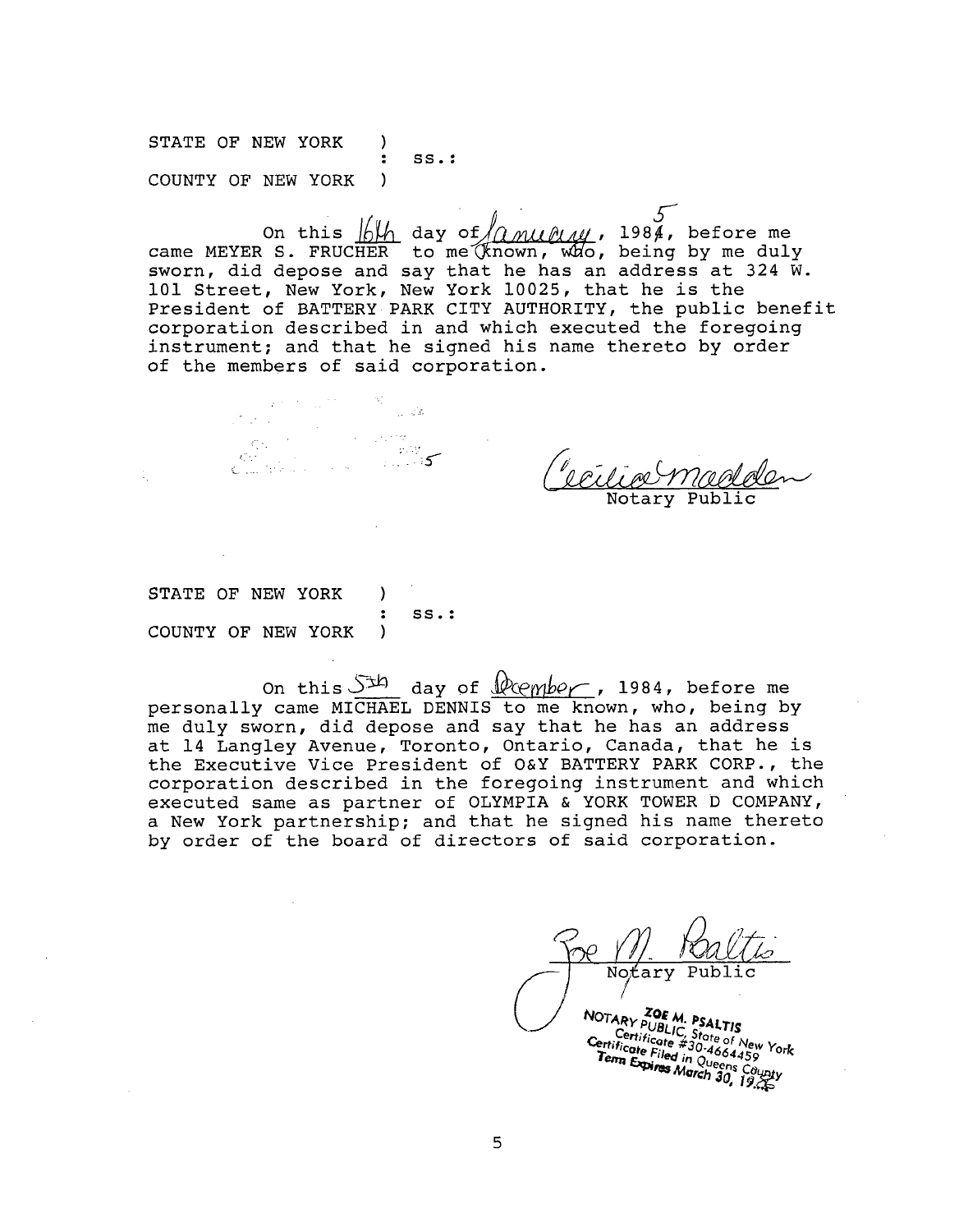#### **EXIIIBIT A**

#### **DESCRIPTION OF LAND**

**S**treet l**i**n**e**s not**ed i**n t**h**e **d**es**c**rip**t**ions o**f P**ar**ce**l **D, E**asement no. **6**, **E**asement no. 7, **E**as**e**ment no. 8, **E**asem**e**nt no. 17A, **E**asem**e**nt no. 17B, **p**art of Ves**e**y Str**e**e**t** an**d pa**rt o**f** North **E**n**d** Av**e**nue are in ac**c**or**d**anc**e** wi**t**h map b**ei**ng **p**r**e**p**a**r**ed** by New **Y**ork **Cit**y, sai**d** map has not been adopte**d** by th**e** Boar**d** o**f E**s**t**imat**e** as **y**e**t**. S**t**ree**t** l**i**n**e**s no**t**e**d i**n the **de**s**c**rip**t**ion of **E**asem**e**n**t** no. 9 are **i**n ac**c**or**d**anc**e** w**i**th Map No. ACC. **3**0071 a**d**op**ted** by th**e** N**e**w York City Boar**d** o**f E**st**i**m**ate** on No**ve**mber 1**3**, 1981.

**E** levati6ns re**f**er to **d**a**t**um use**d** by the Topographical Bureau, Borough o**f** Manha**t**t**a**n whi**c**h is **2**.75 **fee**t a**b**ove **d**atum us**ed** by th**e** Uni**t**e**d** S**t**ates **C**oast an**d Geodetic** sur**ve**y, m**e**an s**e**a **le**vel, **S**an**d**y **H**ook, N**e**w **Je**rse**y**.

B**ea**rings n**o**t**ed he**r**e**in **are** in t**he** sys**te**m **u**s**ed** on **the B**orou**g**h Surv**ey**, **Pre**si**d**en**t**'s o**ff**i**ce**, Manhattan.

Th**e f**ollowing **f**our **de**scri**p**tions ar**e** bas**e**d upon the **i**n**f**orma**ti**on shown on th**e E**as**e**m**e**nt **P**lan.

**Parcel D**

All that certain plot, **p**iece or parcel of lan**d** si**t**uate, lying **a**n**d be**ing in t**he** C**i**t**y**, Count**y a**n**d Sta**te o**f** N**ew Y**ork, **de**s**c**r**ibed a**s **f**ollows:

B**EGI**NN**I**NG at a po**i**nt in **t**he southerl**y** l**i**ne o**f** Vesey **S**tre**e**t **di**stant **2**50.**2**4 **f**eet westerl**y f**rom the **i**ntersect**i**on o**f** the southerl**y** l**i**ne o**f** Vese**y** Street w**it**h **t**he westerly l**i**ne o**f** Marg**i**nal Stree**t**, Whar**f** or **P**la**c**e an**d** The Unite**d** S**t**at**e**s Bulkh**e**a**d Li**n**e** approve**d** b**y** The S**e**cret**a**r**y** o**f** War, July **3**1, 1941:

- **I**. **R**unnin**g** then**c**e du**e** south, 89.88 **f**eet;
- **2**. **t**hen**c**e **d**ue east, 1**5**.00 **fe**et;
- **3**. **t**hen**c**e due sou**t**h, 180.08 **fe**e**t**;
- **4**. then**c**e sou**t**h 4**6**°-**25**'-**2**5**"** west, 17.**8**8 **f**eet;
- 5. **t**hen**c**e **d**ue west, **3**54.87 **f**eet to **t**he easterly line o**f** Nor**t**h **E**n**d** Avenue;
- **6**. **th**en**c**e n**o**rth **i**°-**52**'**-50**" east, along the easterly line o**f** Nor**t**h **E**n**d** Av**e**nue, **2**9**3**.71 f**e**e**t** t**o** the southerly line o**f** Vesey Street;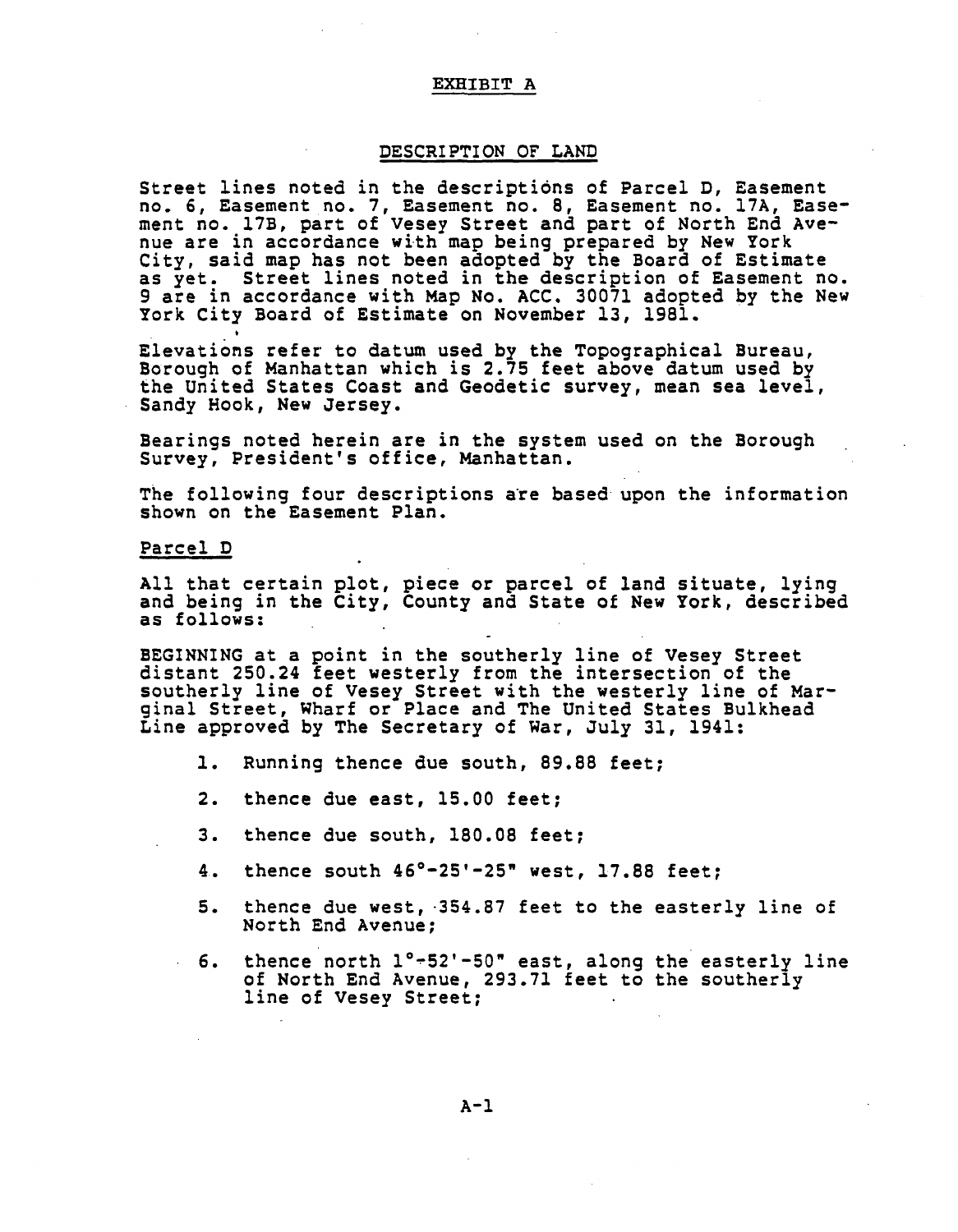7. thence south 88°-07'-10" east, along the southerly line o**f** Vesey Street, 34**3**.37 feet to the point or place of B**E**G**I**NNING; .

Together with the following exclusive easements, on the terms and subject to the conditions set forth with respect thereto in the **E**asement an**d** Restrictive Covenant Agreement:

# **E**AS**E**M**E**NT NO. 6 R**I**V**E**R WAT**E**R O**U**TFALL

All that portion of the parcel below **d**escribed lying between a lower horizontal plane drawn at elevation -50.0 feet and an upper horizontal plane **d**rawn at elevation **2**7.**5** feet boun**d**e**d** an**d d**escr**i**be**d** as follows:

BEGINNING at a point **2**93.71 **f**eet, as measured along **t**he easterly line o**f** North **E**n**d** Avenue, south o**f** the intersection o**f** the southerly line of Vesey Street with **t**he easterly line of North **E**nd Avenue and 139.**6**1 feet, as measure**d** along a line bearing **d**ue east, east o**f** the easterly line o**f** North **E**n**d** Aven**u**e :

- 1. **R**unning thence due east, i07.**2**9 **f**eet;
- **2**. thence south 18**°**-5**2**'-**2**7**"** east, 84.47 **f**eet;
- **3**. thence south 71**°**-07'-**3**3" west, 105.75 **f**eet;
- 4. thence north 18°-36'-**2**0" west, **6**.00 **f**eet;
- 5. thence south 71**°**-07'-**33**" west, 11.**2**5 feet;
- 6. thence north 18\_-5**2**'-**2**7" wesz, 68.00 feet;
- 7. thence **d**ue north 47.75 **f**eet, to the point or place o**f** B**E**GINN**I**NG.

### **E**AS**E**MENT NO. 7 **R**IV**E**R WAT**E**R INTAK**E**

All that portion of the parcel below **d**escribed lying between a lower horizontal plane drawn at elevation -50.0 **f**eet an**d** an upper horizontal plane **d**rawn at elevation 27.5 feet bounded and described as follows:

B**EG**INN**I**N**G** a**t a** p**o**in**t** in t**he** easterly **li**n**e** o**f** N**o**rth **E**n**d** Av**e**nu**e d**is**t**an**t 132**.50 **f**eet southerly **f**rom the **c**orner **f**orme**d** by the intersection o**f t**he sou**t**herly l**i**ne o**f** Vesey Street with the easterly lin**e** of Nor**t**h **E**n**d** Avenue:

 $A - 2$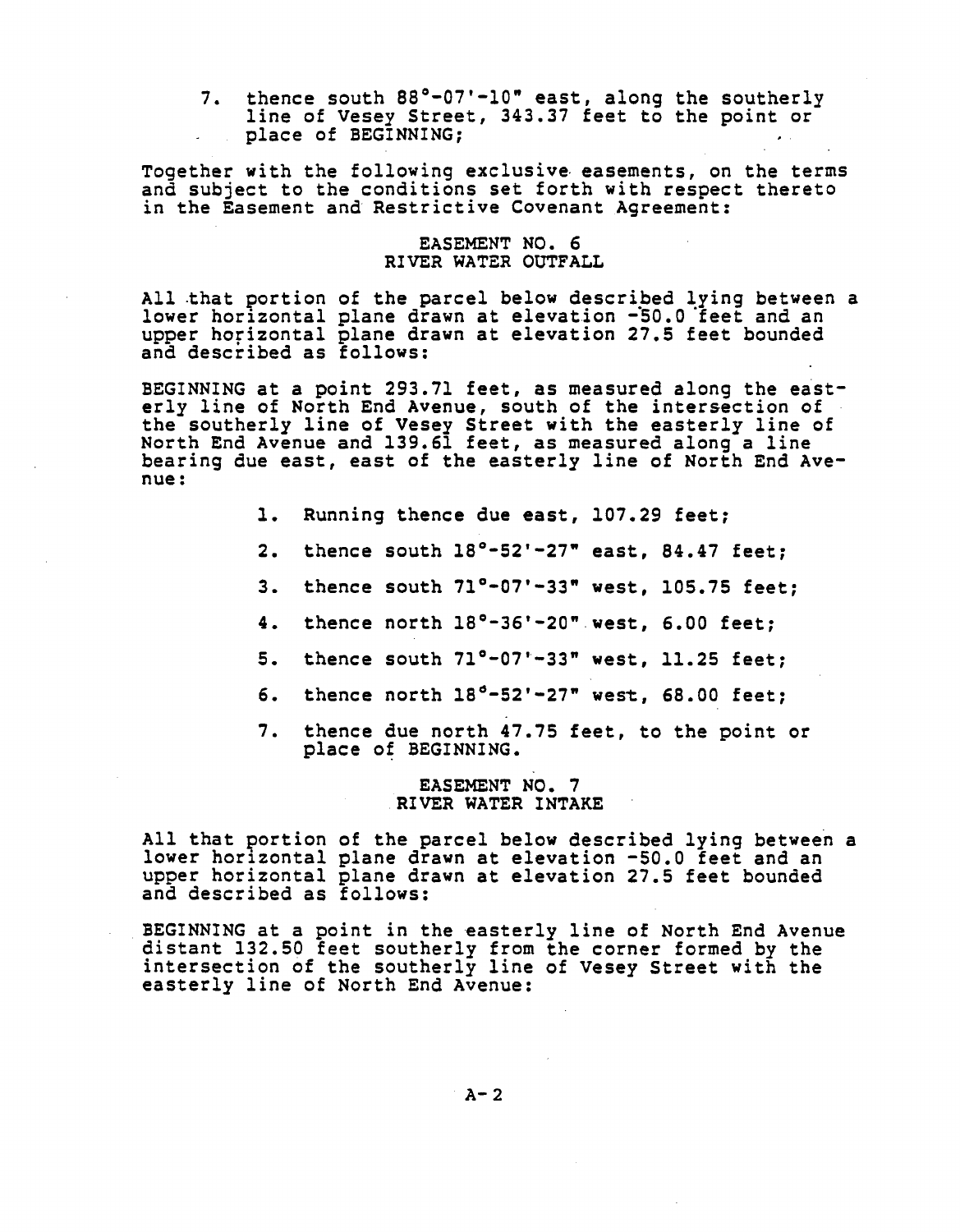- $1.$ Running thence south 1°-52'-50" west, along the easterly line of North End Avenue, 106.00 feet:
- thence north 88°-07'-10" west, 44.00 feet;  $2.$
- thence south  $1^\circ$ -52'-50" west, 110.50 feet;  $3.$
- thence south  $30^{\circ}-00^{\prime}-00^{\prime\prime}$  west, 82.25 feet;  $4.$
- thence south 68°-58'-07" west, 120.88 feet, to  $5.$ the United States Pierhead Line approved by the Secretary of War, July 31, 1941;
- thence north 21°-01'-53" west, along the afore-6. said pierhead line, 73.00 feet;
- thence north  $68^{\circ} 58' 07''$  east, 105.23 feet;  $7.$
- thence north 30°-00'-00" east, 54.30 feet, to<br>the westerly line of North End Avenue; 8.
- thence north 1°-52'-50" east, along the westerly 9. line of North End Avenue, 180.00 feet;
- thence south 88°-07'-10" east, 100.00 feet to  $10.$ the point or place of BEGINNING.

# EASEMENT NO. 8 STEAM LINE

All that portion of the parcel below described lying between a lower horizontal plane drawn at elevation 0.0 feet and an upper horizontal plane drawn at elevation 27.5 feet bounded and described as follows:

BEGINNING at the intersection of the southerly line of Vesey Street with the westerly line of Marginal Street, Wharf or Place and The United States Bulkhead Line approved by The Secretary of War, July 31, 1941;

- $1.$ Running thence north  $88^{\circ}$ -07'-10" west, 593.61 feet;
- thence north  $1^{\circ}-52^{\circ}-50^{\circ}$  east, 80.00 feet;  $2.$
- 3. thence south  $88^{\circ} 07' 10''$  east, 563.28 feet;

The following 2 courses run along the westerly line of Marginal Street, Wharf or Place and The United States Bulkhead Line approved by The Secretary of War, July 31, 1941:

4. thence south 18°-56'-00" east, 72.84 feet;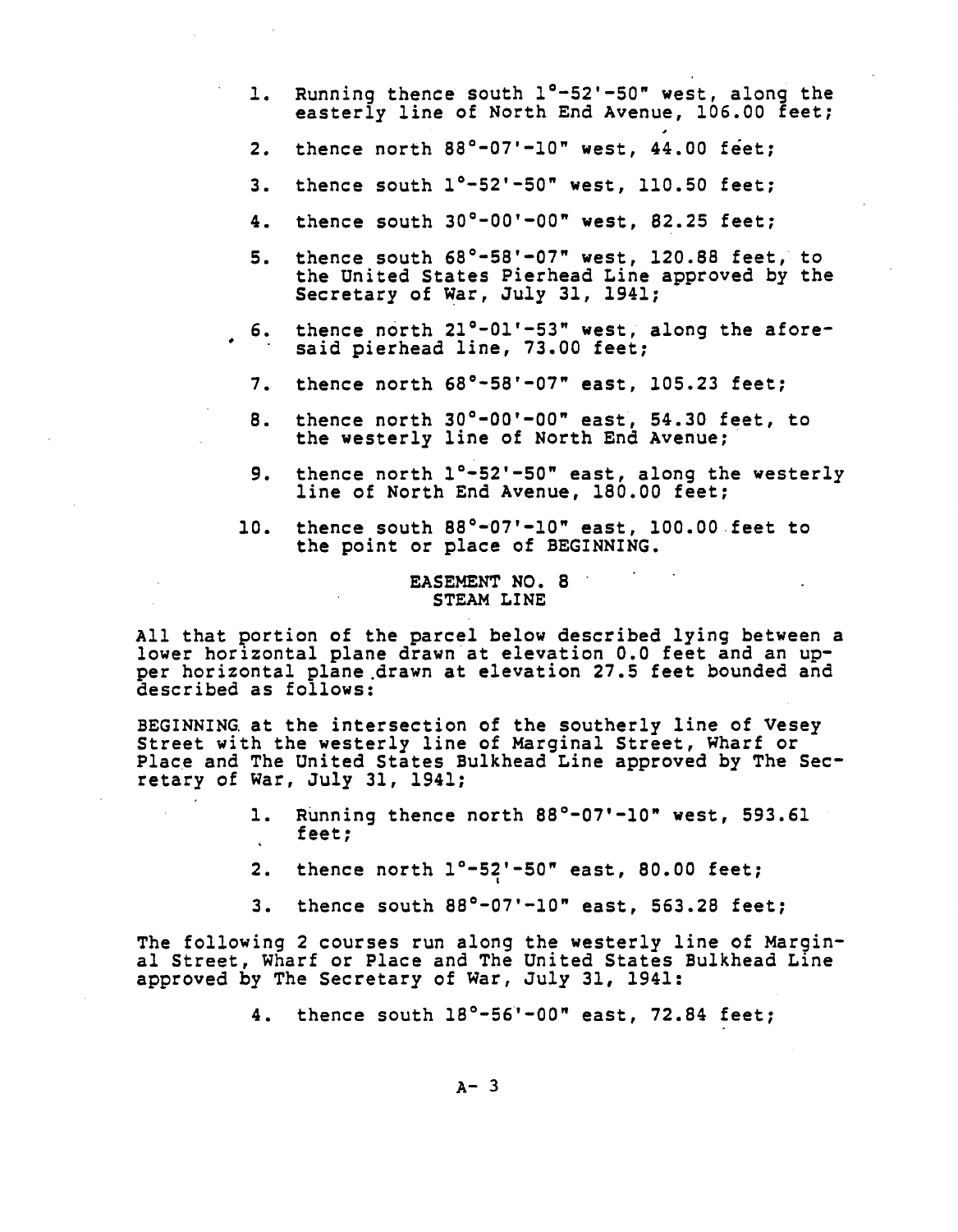5. thence south 18°-34'-07" east, 12.71 feet to the point or place of BEGINNING.

The following descriptions are based upon the information shown on the Parcel Lines Easement Plan.

Together with the following exclusive easements, on the terms and subject to the conditions set forth in Section 41.07 of the Lease:

# EASEMENT NO. 17A PARKING GARGAGE AND GARAGE AIR HANDLING SYSTEM

All that portion of the parcel below described lying between a lower horizontal plane drawn at elevation 1.00 foot and an upper horizontal plane drawn at elevation 11.50 feet bounded and described as follows:

BEGINNING at a point in the southerly line of Vesey Street distant 224.73 feet westerly from the intersection of the westerly line of Marginal Street, Wharf or Place and The United States Bulkhead Line approved by The Secretary of War, July 31, 1941, with the southerly line of Vesey Street;

- 1. Running thence due south, 40.54 feet;
- $2.$ thence due east, 2.00 feet;
- 3. thence due south. 28.50 feet:
- 4. thence due west, 2.00 feet;
- 5. thence due south, 180.82 feet;
- thence south, 71°-09'-05" west, 11.10 feet; 6.
- 7. thence due north, 164.40 feet;
- 8. thence due west, 15.00 feet;
- 9. thence due north, 89.88 feet to the southerly line of Vesey Street;
- 10. thence south 88°-07'-0" east, along the southerly line of Vesey Street, 25.51 feet, to the point or place of BEGINNING.

 $A - 4$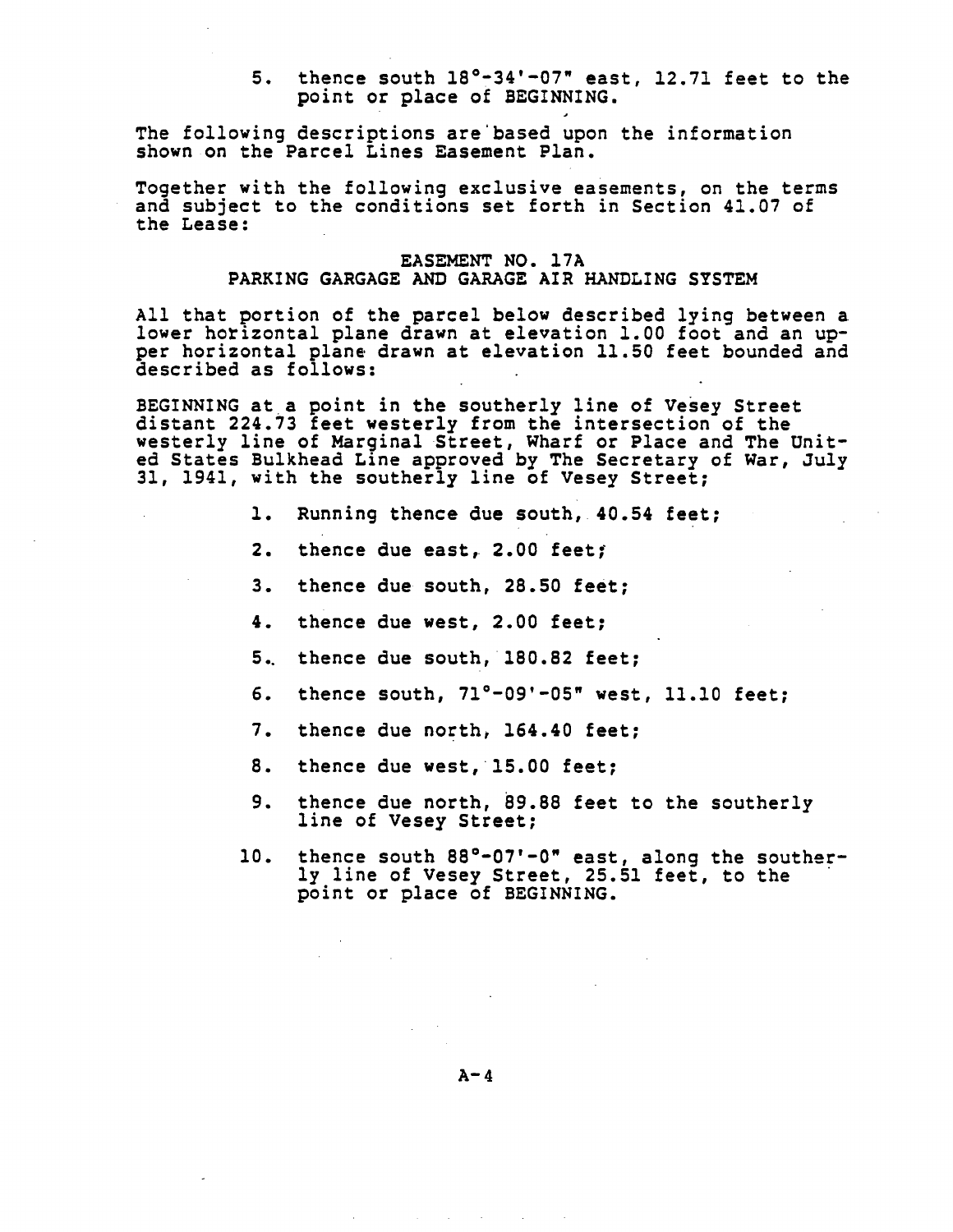## **E**AS**EME**N**T** NO. **1**7B **PA**RK**I**N**G GA**R**AGE AND** •GARAGE A**IR**-**HA**N**DLI**N**G** S**Y**S**TE**M

**All** t**hat po**rt**io**n **of the pa**r**cel below d**e**sc**r**ibed ly**in**g be**t**wee**n **a** l**owe**r **ho**r**izo**nt**al pla**n**e d**r**aw**n **a**t e**leva**tion **-37.20 fee**t **a**n**d a**n **up**p**e**r **ho**ri**zo**nta**l** pl**a**ne **d**r**aw**n **a**t **elevati**on 1**.00 fo**ot **bou**n**ded a**n**d d**es**c**ri**bed a**s **foll**o**ws**:

**BEGI**N**NING a**t **a p**o**i**n**t** i**n the** s**o**u**the**r**ly** \_**ine** o**f** Ves**ey** Stre**e**t **d**ist**a**nt **224**.**73 fee**t **we**st**e**r**ly f**ro**m** t**he in**t**e**rs**ec**t**io**n **of** t**he we**st**e**rly lin**e** o**f Ma**r**gi**n**a**l Stre**e**t**, Wha**r**f** or **Place ah**d **Th**e **U**ni**ted** S**ta**t**es** B**ulkhead Li**n**e ap**pro**ved** by **The** Se**c**r**e**t**a**ry o**f Wa**r**, ju**ly **3**1**,** 1**9**41, **w**i**th** t**h**e **s**o**u**t**h**er**l**y l**i**n**e** o**f** V**e**s**e**y Str**ee**t**;**

- **i.** Runn**i**n**g** t**he**n**ce** du**e** s**o**u**th, 2**4**9.86 fe**et;
- **2. the**n**ce s**ou**th** 7**1**=**-09'-05" we**st**, 11.10 fee**t**;**
- **3. the**n**ce** du**e** nort**h,** 1**6**4**.**40 **feet;**
- **4. the**n**ce** du**e we**st**, 15.00 feet;**
- **5**. **the**n**ce** du**e n**orth**, 89.88 fee**t to **the** sout**he**r**l**y **li**n**e** o**f Ve**s**e**y St**ree**t;
- **6. the**n**ce** s**o**ut**h 88**=**-**0**7'-**1**0" feet ea**st**, al**on**g** t**he** s**o**ut**he**r**l**y **l**in**e of** V**e**s**e**y S**treet, 25.51 feet, t**o **the p**o**int** or **place** o**f** B**EGINNNG=**

**The fol**lo**w**ing **se**v**en desc**ri**p**tion**s a**r**e based** u**p**on t**he** in**f**or**ma**ti**o**n s**h**o**w**n **on** t**he Ea**s**emen**t **P**l**a**n**.**

**Toge**t**h**er **wi**t**h** t**he foll**o**w**ing n**o**n**excl**us**ive ease**m**e**n**ts, o**n **the** t**e**r**ms a**n**d subjec**t **t**o t**he c**o**ndi**t**i**o**ns** set **f**ort**h w**it**h** r**e**s**pec**t t**he**r**e**to i**n** Se**c**tion 4**1.0**7 o**f** t**he Lease:**

### E**A**S**EMENT NO. 9 VE**H**ICULAR ACCE**SS

A**ll** t**h**at p**o**rtion o**f** t**he** p**a**r**cel bel**o**w de**s**c**rib**ed lyi**n**g betwee**n **a** l**owe**r **ho**r**izo**nt**a**l **pla**n**e d**r**awn a**t **elevat**ion **-50.0 feet** a**nd a**n u**ppe**r **ho**r**i**z**ontal pla**n**e d**r**awn** at **el**e**va**t**i**o**n 2**9.**5 fee**t **f**o**u**n**ded a**n**d de**s**c**ri**bed as follow**s:

B**EGI**NNIN**G** at **a p**oin**t** in t**he** n**o**r**the**r**ly l**in**e** o**f L**i**be**rty Str**ee**t, **dist**ant **216**.9**6 feet** w**e**s**te**r**l**y **f**r**o**m t**h**e in**te**rse**c**tion o**f** t**he** n**o**rt**h**er**l**y **l**ine o**f L**ibert**y** S**t**r**e**e**t** wit**h** t**h**e west**e**r**ly l**ine o**f** Marginal Stree**t**, Whar**f** or **P**la**ce** and TheUn**it**e**d** S**t**ates Bulkhea**d** Line a**p**prove**d** by The Se**c**retary o**f** War, **J**uly **31**, **1**941;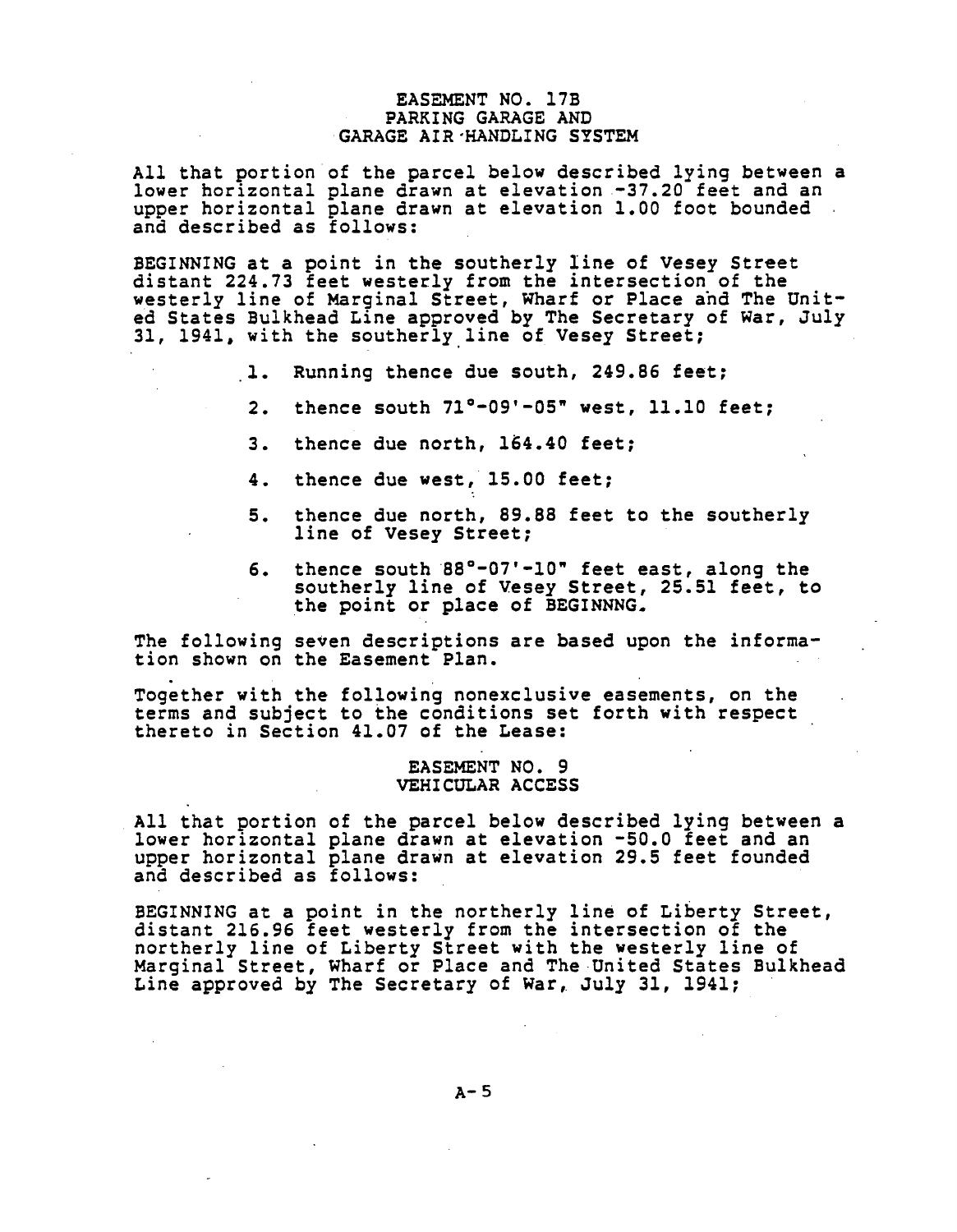- **i**. Runnin**g the**n**ce** d**ue** w**e**st, **alo**ng **the** northerly **li**n**e of Libe**rty Str**e**et, 92.18 feet;
- **2**. **t**hence north **12°**-**2**8'-**3**1" **we**st, **1**05.5**6 f**ee**t**;
- **3**. thenc**e** nor**t**h 7**3**Q-04'-4**5"** east, **9**0.**2**7 **fee**t;
- 4. th**e**nc**e** south 12°-**2**8'-**3**1**" ea**st, 1**32**.47 **fe**e**t** to the point or **p**la**ce** o**f** B**E**G**I**NN**I**NG.

### **E**AS**E**M**E**NT NO. I**I** T**U**RNING **CIR**C**LE** AR**E**A

All that portion o**f** th**e** parc**e**l **b**elow **de**s**c**rib**ed** ly**i**n**g** b**e**tw**ee**n a **l**ow**e**r horizontal plan**e d**rawn at el**e**v**a**t**i**on **-**5**0**.**0 fee**t and **a**n upp**e**r hor**i**zont**a**l **p**lane **d**rawn a**t e**l**e**vation **2**9.5 **fe**et **b**oun**d**e**d** an**d d**es**c**ribe**d** as **f**ollows:

**BEGI**NN**I**N**G** at a **c**oor**d**inat**e** north 4**3**70.9**33**, wes**t 1**058**0**.**253**;

- i. **R**unnin**g** then**c**e north 1**2°**-**2**8'-**31"** west, 55.48 **f**eet;
- **2**. **thence s**ou**thea**st**e**r**l**y**, cu**r**v**i**ng** to t**he** ri**ght on** t**h**e **a**r**c** o**f a c**ir**c**le w**h**o**s**e **rad**i**a**l line **b**e**a**r**s s**o**u**t**h 5**1**°-**4**3**'**-5**4**" w**e**s**t**, h**a**v**ing **a** r**adi**u**s of 63.75 feet a**n**d a c**ent**ra**l **a**ngle o**f 51°-35'-1**1**" , 57.**4**0 fe**et to t**h**e **po**in**t** or **plac**e o**f** B**EGINNI**N**G.**

# **PART OF VE**S**EY** S**TREET**

**BEGI**N**NI**N**G** at t**he** in**te**rs**ect**i**on** o**f** t**he** s**o**u**the**r**ly l**i**ne** o**f Vese**y Stree**t a**n**d th**e **we**s**te**r**ly li**ne o**f** Margin**al** S**t**reet**, Wha**r**f o**r **Place a**n**d The U**n**it**e**d** S**tat**e**s Bulkh**e**ad Li**n**e app**ro**v**e**d by Th**e S**ec**ret**a**ry o**f Wa**r**,** July **3**1**,** 1**9**41**:**

- 1**.** Run**n**ing **the**n**c**e nor**th 88°-07'-**1**0" west, a**l**o**n**g** t**he** s**outhe**r**l**y **line of** Ve**se**y St**reet, 6**9**3**.**61 fee**t;
- **2.** t**h**en**ce** n**o**r**th** l**°-52'-50" east,** 1**00.00 f**ee**t,** to **the no**rt**he**r**ly l**i**ne** o**f** V**e**s**e**y Str**ee**t;
- **3. th**en**c**e **s**ou**th 88°-07'-1**0**" ea**st**, alo**n**g the** n**o**r**th**er**ly line of Ve**s**ey** S**t**r**ee**t**, 655**.**68 feet,** t**o** t**he w**ester**l**y **l**i**ne of Ma**r**g**i**nal** S**t**r**ee**t**, Wha**r**f o**r **Place a**n**d The U**ni**t**e**d** S**tat**es B**ulkhe**a**d L**in**e ap**pr**ov**e**d by Th**e Se**c**ret**a**r**y** o**f Wa**r**, J**u**l**y **3**1, **194**1**;**
- 4**. thence** so**uth 18°-56'-00" east, al**on**g** t**h**e **weste**r**ly l**in**e of** M**a**r**g**in**al St**ree**t, Wha**r**f o**r **P**l**ac**e **a**n**d Th**e **Unit**e**d** S**ta**t**es B**u**lkh**e**ad L**ine **ap**pr**oved by Th**e

A**-6**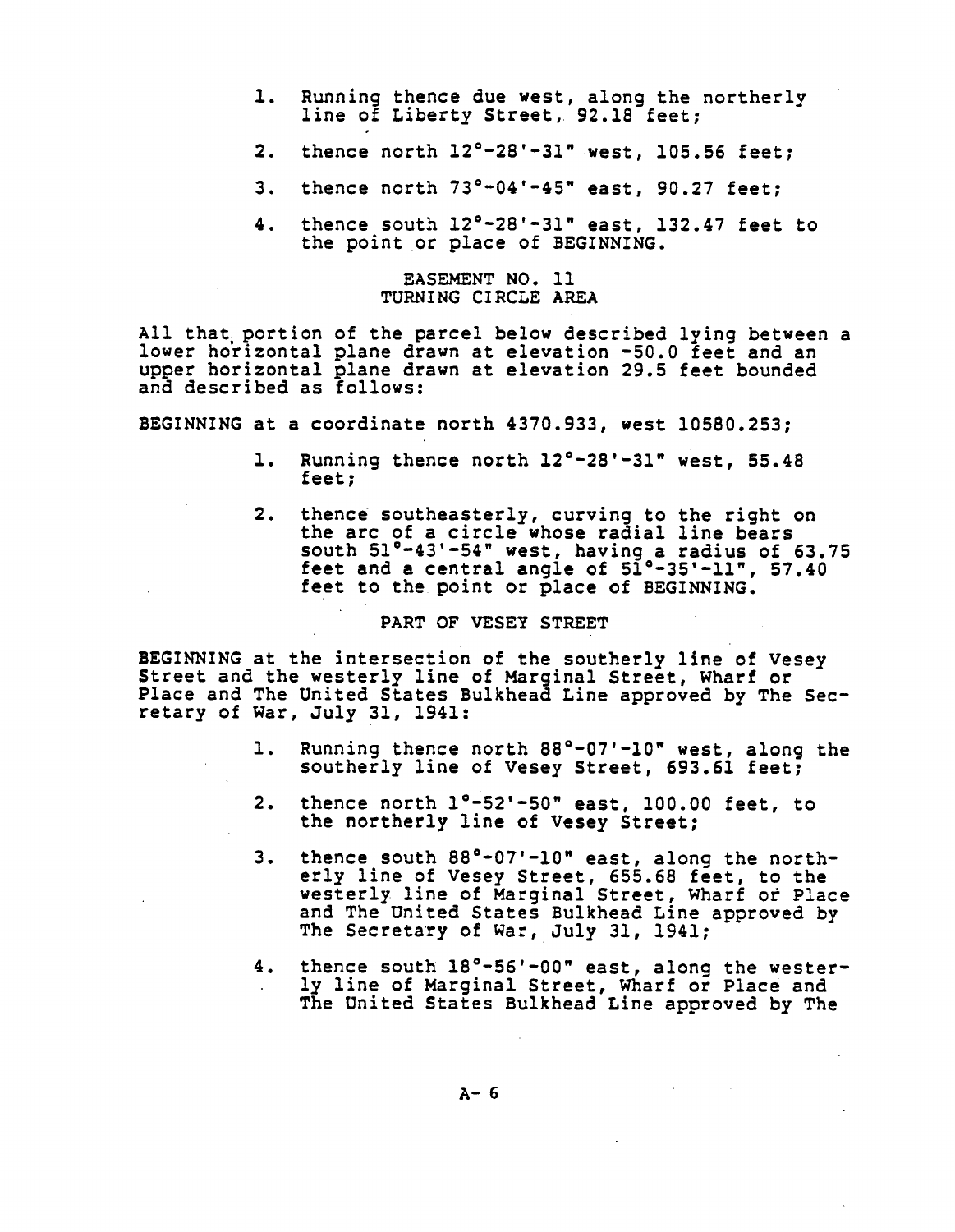Se**cr**et**a**r**y** o**f** War, J**u**l**y 31**, **194**1, 9**4**.**24 f**e**e**t to **a**n **angle point therein;** 

5. **t**henc**e s**outh 18°**-3**4'-**0**7**"** e**a**st, st**i**ll along the west**e**rly lin**e** o**f** Mar**g**inal Str**e**et, Whar**f** or **P**lace an**d** The Unite**d** States Bulkh**e**a**d** L**i**ne approve**d** by The Se**c**r**e**tary o**f** War, **J**uly 31, **1**941, 12.71 **fee**t to **t**h**e poi**nt **o**r **p**l**ace** o**f** B**E**G**I**NN**I**N**G**.

# **PART O**F **NO**R**TH END AVENUE**

B**EGINNING a**t t**he** in**te**rs**ec**tion o**f** t**he** sout**he**r**ly l**in**e of V**es**e**y Str**ee**t **a**n**d** t**he eas**ter**ly li**n**e** o**f No**rt**h E**n**d Ave**nu**e:**

- **I. Ru**n**n**ing th**e**n**c**e so**u**t**h i**°**-52'-50" we**st**, a**l**o**ng t**he ea**st**e**r**l**y **l**i**ne** o**f N**ort**h** En**d Ave**nu**e, 355.00 fe**et**,** to **the** sout**he**r**ly l**i**ne** o**f N**or**th** En**d Ave**n**ue;**
- **2**. t**he**n**ce** nort**h 88**°-0**7**'-**i0" we**st, **al**on**g** t**h**e s**o**ut**h**erl**y li**n**e** o**f** Nor**t**h **E**n**d** Av**e**nue, **I**00.00 **fe**e**t**, to t**he** w**e**st**e**r**l**y l**i**n**e** o**f** Nort**h E**nd Av**e**n**u**e**;**
- **3**. t**he**n**c**e nort**h I**Q**-52**'**-50" ea**st, **al**ong **the** w**e**st**e**r**l**y **l**in**e** o**f N**ort**h** E**nd Ave**nu**e, 355.00 fee**t**,** to t**h**e **n**ort**h**erl**y l**in**e** o**f N**ort**h E**n**d A**v**e**n**ue which** is co**inc**i**de**n**t** w**i**t**h a p**ort**i**on o**f** t**h**e t**h**e sout**h**erly **line** o**f Ve**s**ey** St**re**et;
- **4. th**en**ce** sout**h 88**°**-07**'**-i0" e**a**st, al**on**g** t**he n**or**the**r**l**y **line of N**ort**h** E**nd A**v**e**n**ue wh**i**ch** i**s c**oin**c**i**de**nt **w**it**h a po**[tio**n** o**f the** sou**the**rl**y li**n**e** o**f Ve**s**e**y Str**ee**t**,** 1**00.00 f**e**e**t**,** to **the p**o**int** or **place of BEGI**N**NI**N**G.**

#### **PLAZA**

**L**in**e of L**iber**ty** S**t**r**eet i**s i**n acc**or**da**n**ce w**i**th** Map **No. ACC. 300**7**1 adop**te**d by the New Y**or**k City B**o**a**r**d of E**st**ima**te, **Novemb**er 1**3,** 1**981.**

**Line** o**f No**rt**h E**n**d Ave**nu**e** i**s** i**n acc**o**rda**n**ce w**it**h** m**a**p **being p**r**epa**r**ed by N**e**w Y**or**k Ci**t**y,** s**aid** map **ha**s **n**ot **bee**n **ado**pte**d by** t**he** B**oa**r**d of E**sti**ma**te **as ye**t**.**

**BEGI**N**NI**N**G at a po**i**n**t **i**n t**he no**r**the**r**ly line** o**f L**i**be**rt**y** Str**e**et di**s**t**a**nt **21**6**.96 f**eet **we**s**t**er**ly f**r**om the** in**te**rs**ec**ti**o**n **of** t**he** n**o**rt**he**r**ly line of Li**b**e**r**ty** Str**eet with** t**he we**st**e**r**ly l**i**ne of** Mar**g**i**nal** S**t**re**et, Wha**r**f o**r **P**l**ac**e **a**n**d The U**nite**d** S**tates B**u**l**k**h**e**ad L**ine **ap**pr**o**ve**d by The** Se**c**r**e**t**a**r**y** o**f Wa**r**,** July **3**1**,** 1**9**41**:**

> **I. R**un**n**in**g th**en**c**e **d**ue **w**e**st, alo**n**g th**e n**o**r**th**er**l**y **lin**e **of Lib**ert**y** Str**e**e**t,** 4**12**.**6**4 **fe**e**t**;

> > A**-7**